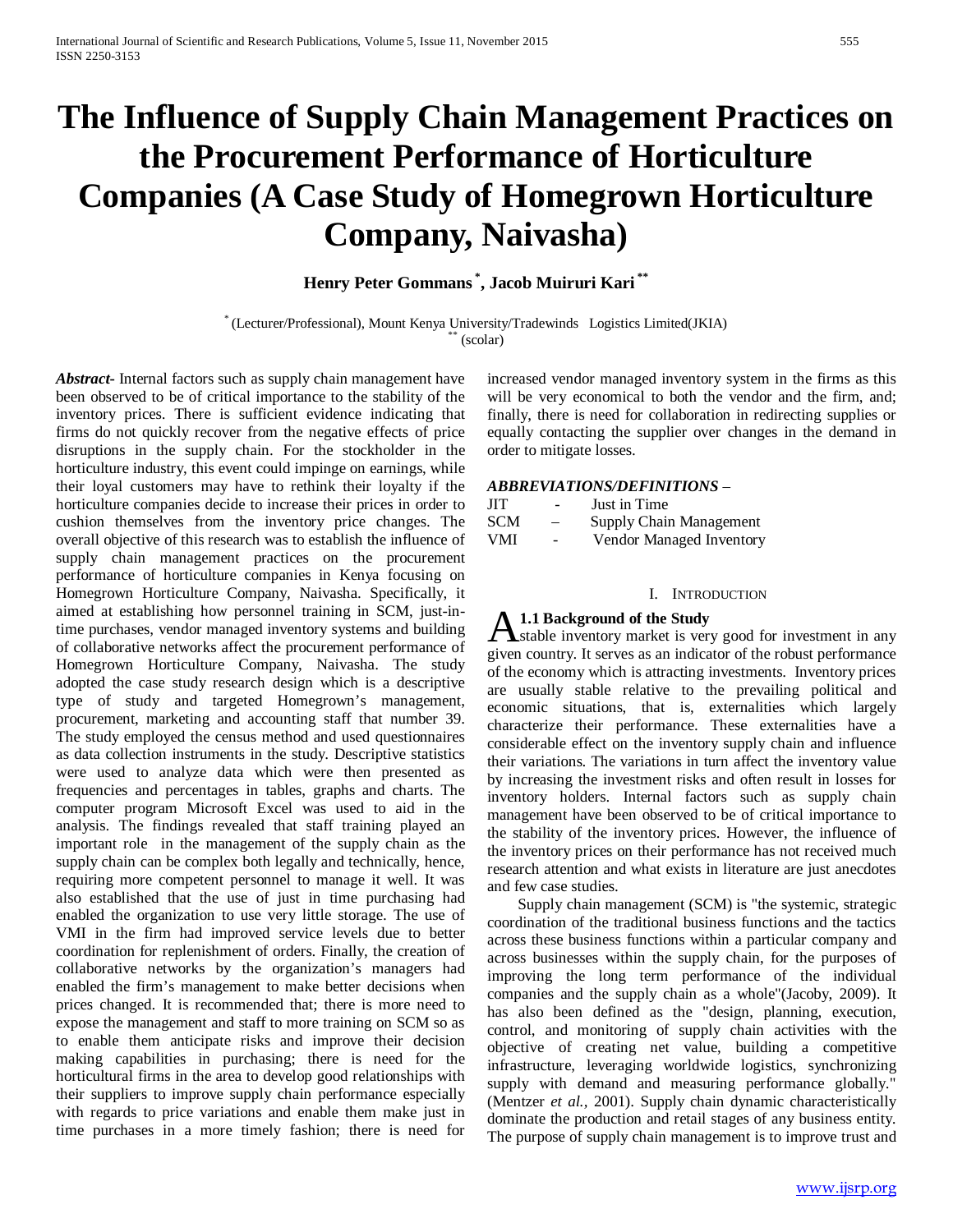collaboration among supply chain partners, thus improving inventory visibility and the velocity of inventory movement. Main functions of Supply Chain Management are as follows: Inventory Management; Distribution Management; Channel Management; Payment Management; Financial Management; Supplier Management; Transportation Management and; Customer Service Management. The present study will focus on inventory price variations which is an integral part of inventory management. Hence, of particular interest to the current study is the effects of price variations in the inventories in the major retail outlets for utility products namely firms.

 SCM is a cross-functional approach that includes managing the movement of raw materials into an organization, certain aspects of the internal processing of materials into finished goods, and the movement of finished goods out of the organization and toward the end consumer. As organizations strive to focus on core competencies and become more flexible, they reduce their ownership of raw materials sources and distribution channels. These functions are increasingly being outsourced to other firms that can perform the activities better or more cost effectively (Jacoby, 2009). The effect is to increase the number of organizations involved in satisfying customer demand, while reducing managerial control of daily logistics operations. Less control and more supply chain partners led to the creation of the concept of supply chain management. However, with the increase of many actors in the supply chain comes the issue of inventory price variations.

 The analysis of the long-run effects of inventory price disruptions is important to firms in Kenya for a number of reasons. First, managers and investors are likely to have more faith in estimates of economic impact that are based over long horizons, as it provides them with a more complete picture of the economic implications of disruptions. By examining the long-run inventory price effects of disruptions, it is possible to shed light on the time pattern of abnormal inventory price behavior in terms of when it starts, how long it lasts, and whether firms recover quickly from disruptions. These issues are important for setting realistic expectations of the likely consequences of disruptions. Second, Kilgore (2003) and Radjou (2002) suggest that much of the supply chain management efforts in the recent past have focused on increasing the efficiency (lowering costs) of supply chain operations, and less on managing the risks of disruptions. Much of the recent academic literature on supply chain models also seems to focus on managing costs (Milner and Kouvelis, 2002; Corbett and De-Croix, 2001; and Cachon and Fischer, 2000).

 This could partly be because improving efficiency is an ongoing activity at most firms, so managers have developed the necessary skills to deal with it, and they know how to justify and manage resources that improve efficiency. On the other hand, major supply chain disruptions are infrequent, they are hard to predict and manage, thus making it difficult to justify why resources should be devoted to proactively manage such risks. Evidence on the negative economic impact of disruptions can change a firm's perceptions on the importance of anticipating and managing the risk of disruptions.

 The Kenyan horticulture industry is the 3rd largest flower exporter in the world (Rikken, 2011), and is Kenya's top foreign exchange earner (Ksoll, Macchiavello and Morjaria 2009). It employs over 50,000 people directly and supports several hundred thousand indirectly-approximately 500,000 persons (Ethical Trading Initiative, 2005). It contributes to the country's status as a leading African economy and provides a source of income for many Kenyans. The horticulture industry promises to make important contributions to Kenya's economic development by providing rural employment, attracting foreign investment, and improving domestic technology and infrastructure. There are over 150 flower producers in Kenya, many of which are medium to large scale commercial operations. In 2008, Ksoll et al. (2009) conducted a firm-level survey of over 100 exporter producers. According to their data, there are about 120 established growerexporters who export throughout most of the year, with substantial heterogeneity across firms with respect to key characteristics, such as acreage, ownership structure, and level of vertical integration.

 Major flower-growing areas in the country include Naivasha, Nakuru, Thika, Limuru, Nairobi, the Athi river plains, Nanyuki and Eldoret. Nakuru County accounts for over 50% of the total land under cut flower cultivation, and about one-quarter of all flower exporters are located in the region. Additionally, the area is in close proximity to the Jomo Kenyatta International Airport and is linked by the Nairobi-Nakuru highway. Welldeveloped transportation networks are particularly important since fresh cut flowers are highly perishable.

# **1.2 Statement of the Problem**

 Every business exists to make profit. In the 21st century, these profits are realized in a myriad of ways including cost savings, improvement of working capital and reduction of risk. However, in recent times there have been reports of firms facing market challenges resulting to low returns and closure. Their performance is dwindling and this has been attributed to competitive pressures. A substantial part of these pressures can be traced to the supply chain where variations in the inventory prices can considerably affect the ability of the firms to restock. According to Kendricks and Singhal (2004), there is sufficient evidence indicating that firms do not quickly recover from the negative effects of price disruptions in the supply chain. For the stockholder in the horticulture industry, this event could impinge on earnings, while their loyal customers may have to rethink their loyalty if the horticulture companies decide to increase their prices in order to cushion themselves from the inventory price changes. Studies on the effects of price variations in the supply chain and how the affects the export flowers business remain scant, hence, this informed the need for the present study which sought to establish the supply chain management practices used by horticulture companies in Kenya to manage their procurement performance.

# **1.3 Objectives of the Study 1.3.1 General Objective**

 The main objective of this study was to establish the influence of supply chain management practices on the procurement performance of horticulture companies in Kenya focusing on Homegrown Horticulture Company, Naivasha.

## **1.3.2 Specific Objectives**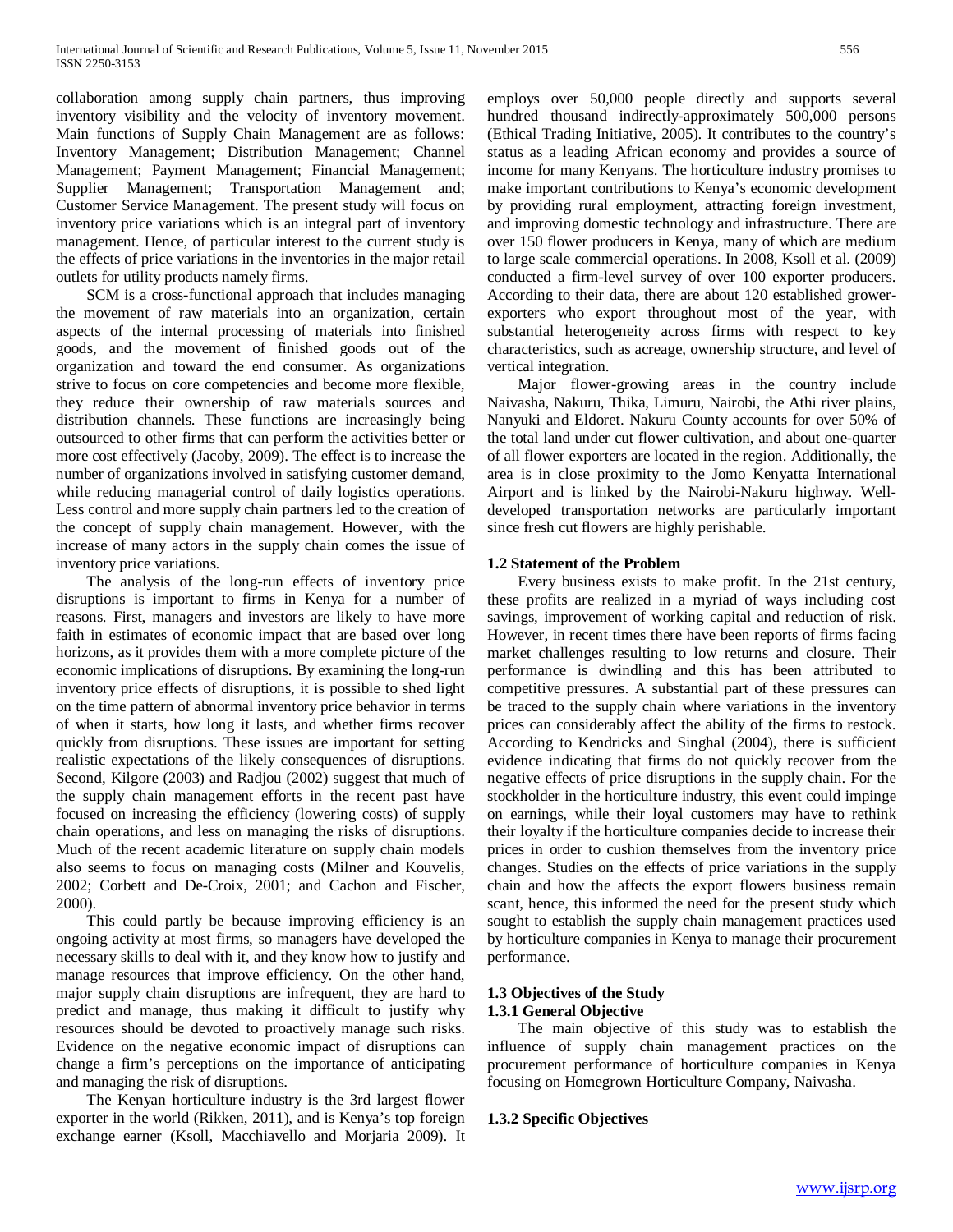- i. To assess how personnel training in SCM affects the procurement performance of Homegrown Horticulture Company, Naivasha
- ii. To determine how just-in-time purchases affect the procurement performance of Homegrown Horticulture Company, Naivasha
- iii. To establish how vendor managed inventory systems affect the procurement performance of Homegrown Horticulture Company, Naivasha
- iv. To determine how building of collaborative networks affects the procurement performance of Homegrown Horticulture Company, Naivasha

## **1.4 Research Questions**

- i. What is the effect of personnel training in SCM on the procurement performance of Homegrown Horticulture Company, Naivasha?
- ii. How does just-in-time purchases affect the procurement performance of Homegrown Horticulture Company, Naivasha?
- iii. How does vendor managed inventory systems affect the procurement performance of Homegrown Horticulture Company, Naivasha?
- iv. What effect does building of collaborative networks have on the procurement performance of Homegrown Horticulture Company, Naivasha?

# **1.5 Significance of the Study**

 A firm understanding of the causal factors of supply chain management and its effects on the firms procurement function is of critical importance to the investor and the interested public and policy makers. Therefore, the outcome of this study is intended to provide insight to the various cadres of management within the procurement sector and help them approach the issues of supply chain management in a much more professional manner. The results are also intended to enlighten other stakeholders in the sector on matters of supply chain variations and hopefully derive effective solutions to the supply chain management and valuation of inventory to mitigate possible losses. The study is also meant to address the governments concerns over the need to attract investments and spur equity growth in the inventory market to avoid high firm leverages that increase borrowing rates and also deny it essential revenue in form of taxes. Lastly, the outcome of this study is meant to serve as an important building block to the studies being done on managing the inventories in the supply chain in the country.

## **1.6 Scope of the Study**

 The focus of this study was on the influence of supply chain management practices on the procurement performance of horticulture companies in Kenya focusing on Homegrown Horticulture Company, Naivasha. The study was conducted over a six month period from May, 2015 to November, 2015. It used both primary and secondary data obtained from the management and staff of the company.

### **1.7 Limitations of the study**

 The main limitation of this study was the fact that its findings could be confined to the influence of supply chain management practices on the procurement performance of horticulture companies in Kenya focusing on Homegrown Horticulture Company, Naivasha. The study findings are thus not necessarily generalizable to other institutions in other areas where the SCM practices could be significantly different. The study however, overcame this limitation partly by appropriate sampling procedure and instrumentation. Another limitation that arose in the study is the fact that some of the respondents were not be cooperative due to their position in their organizations but this was overcome by explaining the purpose of the research and assuring them of the confidentiality of their participation. The respondents also had busy schedules which made the researcher have difficulties in collecting the required information. The researcher overcame this limitation by use of the questionnaires which enabled quick response to the questions being sought in the research.

## II. LITERATURE REVIEW

### **2.1 Introduction**

 This chapter surveys the studies done on the supply chain management strategies used in managing inventory price variations by firms in order to provide valuable insights into how they overcome challenges in an increasingly competitive business environment. The study material is sourced from various publications like books, journals, academic papers and websites.

## **2.2 Theoritical Framework**

## **2.2.1 Theory of Constraints (TOC)**

 The theory of constraints (TOC) is an overall management philosophy introduced by Eliyahu Goldratt in 1984 with the aim of helping organizations continually achieve their goals.

 The theory of constraints (TOC) is a management paradigm that views any manageable system as being limited in achieving more of its goals by a very small number of constraints. There is always at least one constraint, and TOC uses a focusing process to identify the constraint and restructure the rest of the organization around it. TOC adopts the common idiom "a chain is no stronger than its weakest link." This means that processes, organizations, etc., are vulnerable because the weakest person or part can always damage or break them or at least adversely affect the outcome.

 The underlying premise of the theory of constraints is that organizations can be measured and controlled by variations on three measures: throughput, operational expense, and inventory. Inventory is all the money that the system has invested in purchasing things which it intends to sell. Operational expense is all the money the system spends in order to turn inventory into throughput. Throughput is the rate at which the system generates money through sales (Gupta & Snyder, 2009).

 Before the goal itself can be reached, necessary conditions must first be met. These typically include safety, quality, legal obligations, etc. For most businesses, the goal itself is to make money. However, for many organizations and non-profit businesses, making money is a necessary condition for pursuing the goal. Whether it is the goal or a necessary condition, understanding how to make sound financial decisions based on throughput, inventory, and operating expense is a critical requirement (Mukherjee & Chatterjee, 2007).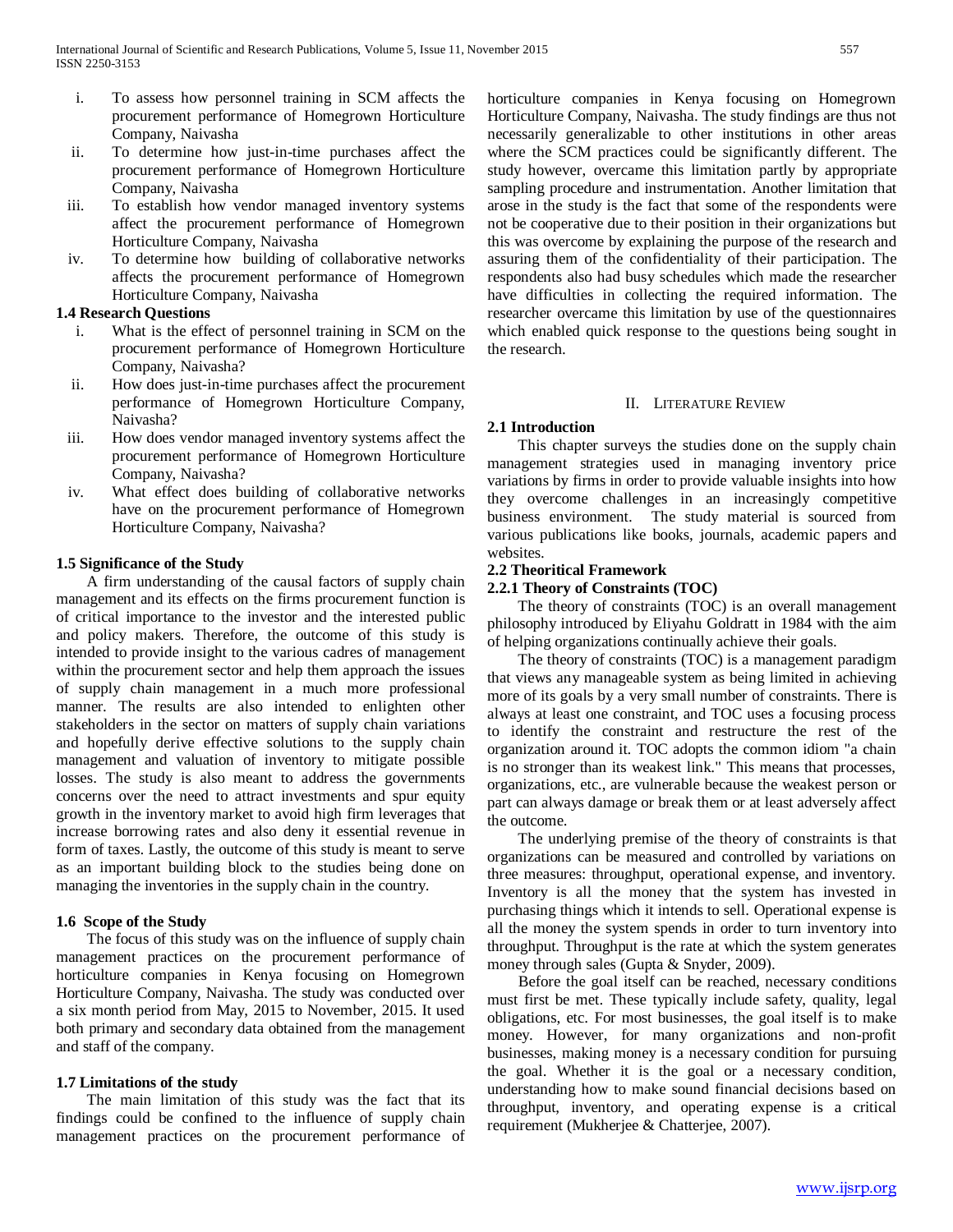In general, the solution for supply chains is to create flow of inventory so as to ensure greater availability and to eliminate surpluses. The TOC distribution solution is effective when used to address a single link in the supply chain and more so across the entire system, even if that system comprises many different companies. The purpose of the TOC distribution solution is to establish a decisive competitive edge based on extraordinary availability by dramatically reducing the damages caused when the flow of goods is interrupted by shortages and surpluses. This approach uses several new rules to protect availability with fewer inventories than is conventionally required. Before explaining these new rules, the term Replenishment Time must be defined. Replenishment Time (RT) is the sum of the delay, after the first consumption following a delivery, before an order is placed plus the delay after the order is placed until the ordered goods arrive at the ordering location.

## **2.2.2 The resource-based view (RBV)**

 The resource based view as a theory was first advanced by Birger Wernerfelt in his article *A Resource-Based View of the Firm* (1984), though the origins of the resource-based view can be traced back to earlier research. The resource-based view (RBV) as a basis for the competitive advantage of a firm lies primarily in the application of a bundle of valuable tangible or intangible resources at the firm's disposal (Mwailu & Mercer, 1983, Wernerfelt, 1984; Rumelt, 1984; Penrose, 1959). To transform a short-run competitive advantage into a sustained competitive advantage requires that these resources are heterogeneous in nature and not perfectly mobile (Peteraf, 1993). Effectively, this translates into valuable resources that are neither perfectly imitable nor substitutable without great effort (Barney, 1991). If these conditions hold, the bundle of resources can sustain the firm's above average returns (Crook, Ketchen, Combs, and Todd, 2008). RBV has been extensively applied in management and marketing.

 A resource-based view of a firm explains its ability to deliver sustainable competitive advantage when resources are managed such that their outcomes cannot be imitated by competitors, which ultimately creates a competitive barrier (Hooley & Greenley, 2005; Smith & Rupp 2002). RBV explains that a firm's sustainable competitive advantage is reached by virtue of unique resources being rare, valuable, inimitable, nontradable, and non-substitutable, as well as firm-specific (Finney et al., 2004; Makadok, 2001). These authors write about the fact that a firm may reach a sustainable competitive advantage through unique resources which it holds, and these resources cannot be easily bought, transferred, or copied, and simultaneously, they add value to a firm while being rare. It also highlights the fact that not all resources of a firm may contribute to a firm's sustainable competitive advantage. Varying performance between firms is a result of heterogeneity of assets (Lopez, 2005; Helfat & Peteraf, 2003) and RBV is focused on the factors that cause these differences to prevail (Grant 1991; Lopez 2005).

 Fundamental similarity in these writings is that unique value-creating resources will generate a sustainable competitive advantage to the extent that no competitor has the ability to use the same type of resources, either through acquisition or imitation. Major concern in RBV is focused on the ability of the firm to maintain a combination of resources that cannot be possessed or built up in a similar manner by competitors. Further such writings provide us with the base to understand that the sustainability strength of competitive advantage depends on the ability of competitors to use identical or similar resources that make the same implications on a firm's performance. This ability of a firm to avoid imitation of their resources should be analyzed in depth to understand the sustainability strength of a competitive advantage.

## **2.2.3 Stakeholders theory**

 Procurement can be viewed as involving at least two parts with different goals, a buyer and one or more vendors competing for the contract. However in addition to the agency relationship between buyer and competing vendors, there may be a number of internal stakeholders possibly with conflicting goals, adding complexity to the procurement process. These groups of internal stakeholders may include IT staff, procurement personnel, users, user representatives, line managers, financial officers and cost controllers. These may have conflicting interests even though there may not be an agency relationship between them; one common observation is that different user groups in different parts of a business may have conflicting requirements. This is where stakeholder management theory may be helpful. Eisenhardt and agency theory has been influential development of stakeholder theory Jones, (1995), Hill and Jones, (1992). Flak and Rose (2005) have done a thorough literature study of stakeholder theory and discusses the strengths and weaknesses of the theory for theoretical contribution to the e-government field. Jones defines stakeholders as applying not only to groups easily characterized by words such as customers or employees but also to subgroups of customers and employees (e.g. shop workers and middle managers) who may have distinct and competing interests.

## **2.4.1 Supply Chain Management**

 Supply chain management has a strategic role to play within the organization; it is pivotal because, as stated above, its spans all demand, right from the end-customer's requirement to the suppliers that provide the goods and services to meet that need. Sometimes, supply chain management involves going beyond the suppliers that interface with the organization to their suppliers, in order that improvements can be made. These may include removing cost, increasing quality or ensuring ethical, environmental or socially responsible inputs. Very few organizations have worked closely with their suppliers' suppliers; working at more than two suppliers removed is unusual. Supply chain management involves the sharing of risk with suppliers this can involve moving the risk up the supply chains to those suppliers best able to manage it. Such devolution of risk will come at a cost and so it is to that extent an economic decision.

 An organization has to determine the right approach to meet its own objectives; it should therefore evaluate the economic drivers to develop an appropriate level of sophistication in respect of its supply chains - this may involve deciding to bear most risks internally. For instance, organizations must ensure that the goods and services that are critical to them have security of supply and that the supply chains are managed accordingly. However supply chain management is not only about sharing risk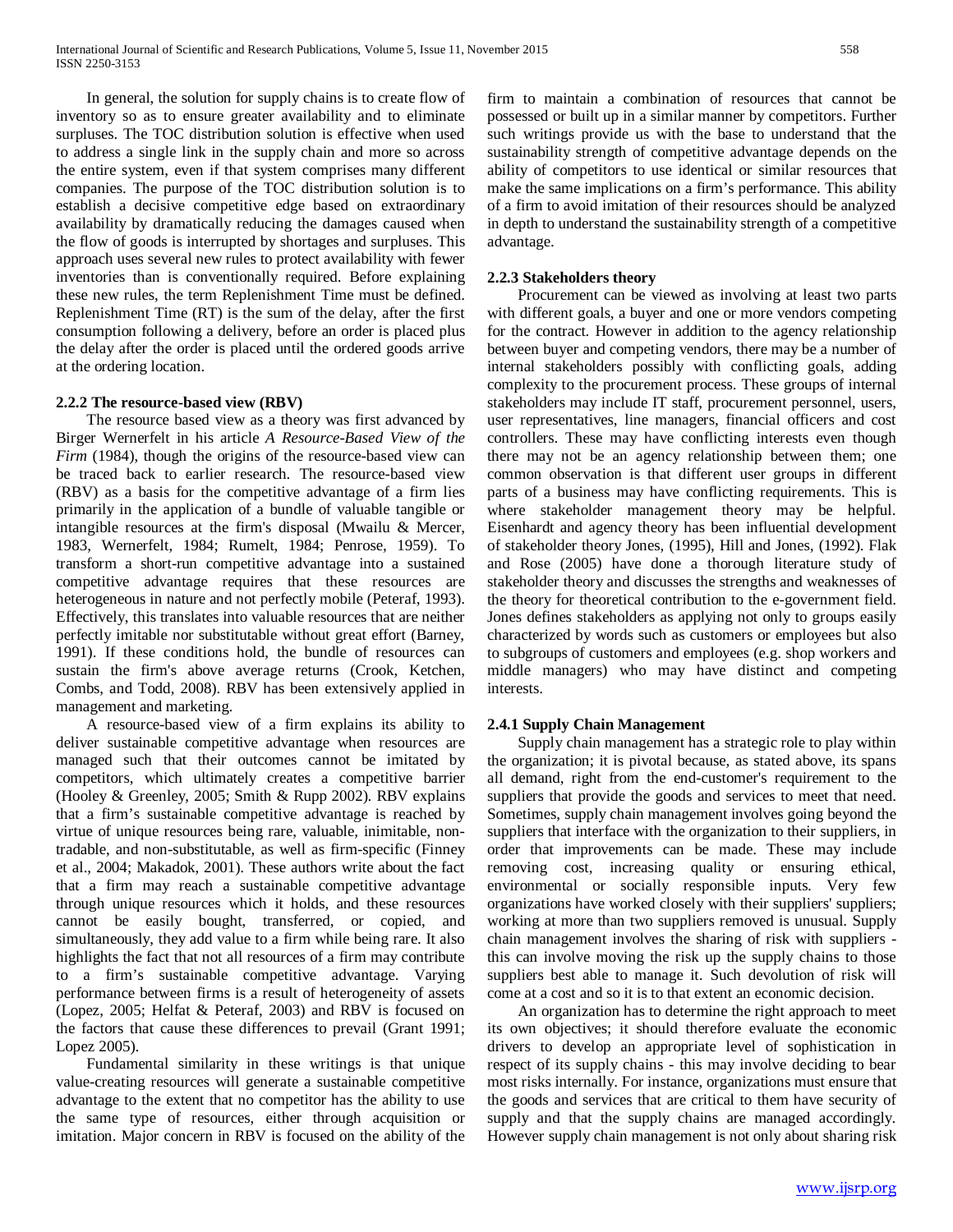- it is also about sharing benefits, which is an aspect which not all organizations would necessarily be comfortable with. CIPS encourages purchasing and supply management professionals to appreciate that passing responsibility on to suppliers in terms of risk, or even outsourcing a service, requires more, not less, management of supply chains on the part of the buying organization. Some organizations make the mistake of outsourcing a requirement and believe that the supplier in question is then responsible for managing that need. CIPS believes that it is sometimes the reverse and outsourcing, and similar strategies, require very careful supply chain management in order to be successful. Supply chain management is applied by companies across the globe due to its demonstrated results such as delivery time reduction, improved financial performance, greater customer satisfaction, building trust among suppliers, and others. According to D'Amours, Ronnqvist, and Weintraub (2008), companies resort to supply chain practices to improve their performance.

 The risk of supply chain disruptions—an indication of a firm's inability to match demand and supply—is receiving increased attention in the business as well as the academic press (Kilgore 2003; Radjou 2002; Billington et al. 2002; Lee et al. 1997; Fisher 1997). There seems to be widespread recognition that such disruptions have the potential to cause significant negative economic impacts. First, the economic impact of an event and announcement effect will be equal only if the event was thought impossible prior to the announcement (Malatesta and Thompson, 1984) - that is the event was a complete surprise. If the event was partially anticipated then the economic impact of the event and the announcement effect will differ. With partial anticipation, the magnitude of the economic impact cannot be judged by simply looking at the announcement affect. Second, under market efficiency one would expect that once the announcement of an event is made, there is no abnormal inventory price behavior in the post-announcement period. However, recent empirical research suggests that the inventory market reaction to new information is not fully reflected in inventory prices at announcement (Fama, 1998) However, research on the magnitude of the negative economic consequences of disruptions is just beginning to emerge. According to Quayle (2006), the level of support that the company receives from the government when importing raw materials or products from overseas or using domestic materials includes the use of norms, regulations, policies, and advice for the sector. The research conducted by Elzarka et al., (2011) describes how government can make a series of reforms to encourage export by increasing manufacturing sector's competitiveness in the international market through logistics competency. The increase of international trade for acquiring resources from other countries introduces complicated matters such as language barriers, transportation, transportation costs, exchange rates, tariffs, and administrative practices (Quayle, 2006).

 Well structured, widely understood processes enhance transparency and ensure compliance with procurement guidelines. According to D'Avanzo, Lewinski and Wassenhove (2003), procurement activities must be skillfully monitored to ensure adherence to legislation, set procedures and best practice. Monitoring is also necessary to guarantee procurement operates efficiently and effectively as possible to realize organizational objectives within available resources. In addition, without proper controls, multiple opportunities for corruption exist at all stages of the procurement process. Arbin (2006) argues that if the potential value of goods/services is to be achieved, it is critical to providers of goods/services to comply adopt with procurement methods and procedures when purchasing goods and services. Reunis and van Raaij (2006) suggest that procurement benefits are only achieved when individuals use procurement methods and procedures appropriately. According to Subramaniam and Shaw (2004), orders placed outside of a procurement system are liable to errors and may limit usage of the procured product/service Croom (2000).

# **2.4.2 Horticultural Exports Trade in Kenya**

 Although Kenya is the most successful producer and exporter of fresh produce and flowers in sub-Saharan Africa, other countries both in Africa and elsewhere, offer strong competition that could erode export market share in future. Ecuador has become a strong competitor in cut flowers, mainly roses. Egypt challenges Kenya's market share in fine beans and dominates the fast-growing EU market for sweet potato. Its sweet potato exports have increased by a staggering 88% from 2005 to 2010 while fine bean exports had a strong growth in 2006 and 2008 and then started to decline in 2009. Egypt's proximity to the European market is a major cost advantage over Kenya. Ethiopia's horticultural export volumes have increased annually over the past decade with the main contributor for this growth being cut roses. This is attributed to government subsidies introduced in 2006 facilitating private sector and foreign direct investment (FDI) opportunities. Other countries neighboring Kenya have achieved insignificant growth of cut flowers, fine beans and other fresh produce in the 2005-2010 period.

 The Kenyan flower industry is the 3rd largest flower exporter in the world (Rikken, 2011), and is Kenya's top foreign exchange earner (Ksoll, Macchiavello and Morjaria 2009). It employs over 50,000 people directly and supports several hundred thousand indirectly-approximately 500,000 persons (Ethical Trading Initiative, 2005). It contributes to the country's status as a leading African economy and provides a source of income for many Kenyans. The flower industry promises to make important contributions to Kenya's economic development by providing rural employment, attracting foreign investment, and improving domestic technology and infrastructure. There are over 150 flower producers in Kenya, many of which are medium to large scale commercial operations. In 2008, Ksoll et al. (2009) conducted a firm-level survey of over 100 exporter producers. According to their data, there are about 120 established growerexporters who export throughout most of the year, with substantial heterogeneity across firms with respect to key characteristics, such as acreage, ownership structure, and level of vertical integration.

### **2.4.3 Just in Time Purchasing**

 Owuor (2012) study on JIT found that processing firms minimize financing costs by paying for goods at least 30 days after receipt and some extract credit terms of 90 days or more from vendors. Certain products - typically staple foods such as bread, milk and sugar - are very occasionally sold as loss leaders,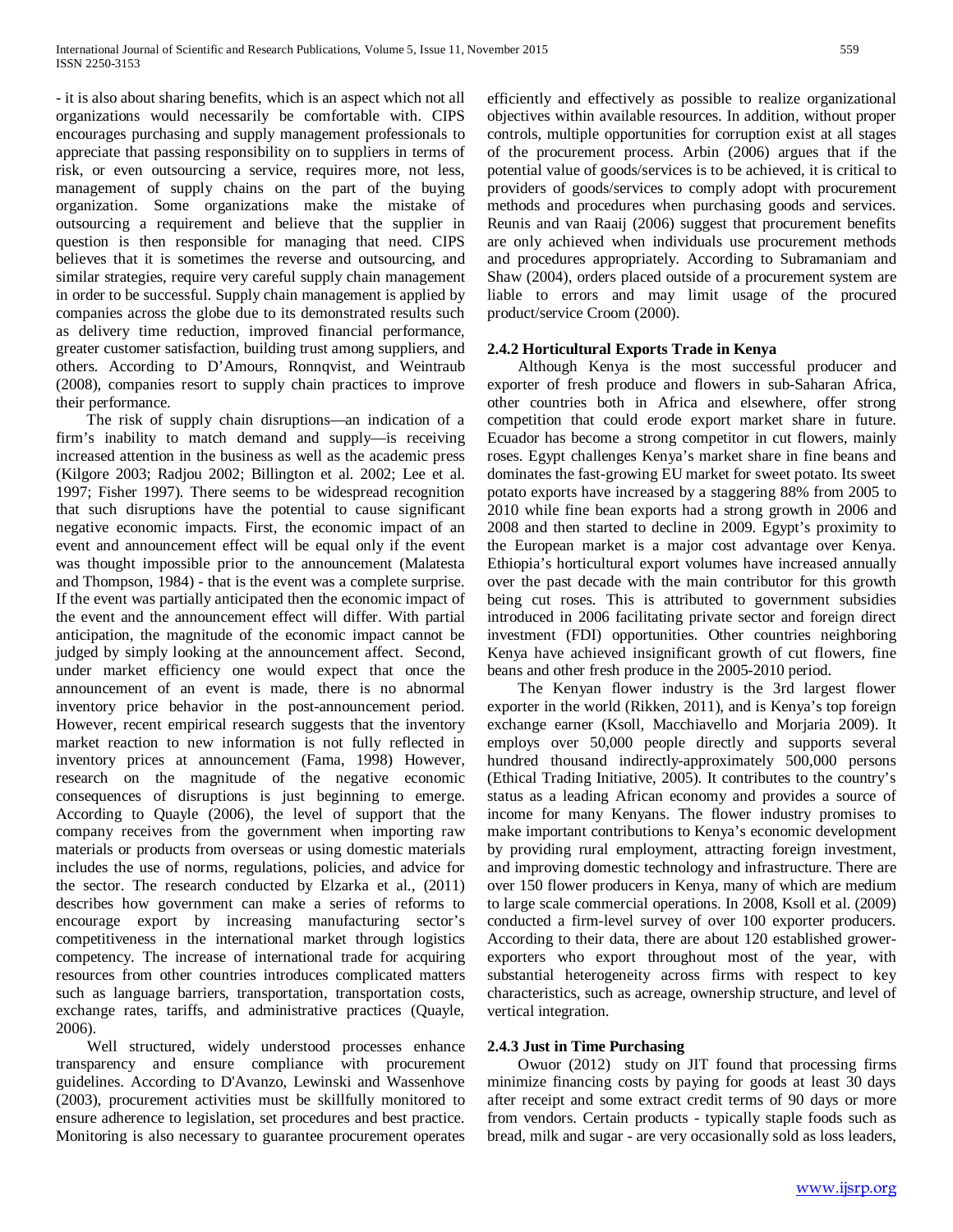that is, with negative profit margins so as to attract shoppers to their store. However, there is some considerable debate as to the effectiveness of this tactic. To maintain a profit, firms make up for the lower margins by a higher overall volume of sales, and with the sale of higher-margin items bought by the intended higher volume of shoppers (Gajanayake, 2011). All these are done to beat the rising competition in the retail market which is a critical external business environment factor.

# **2.4.4 Vendor Managed Inventory System**

 Lee (2000) found that VMI greatly reduced inventorycarrying costs and stock-out problems while, at the same time, it offered the ability to synchronize both inventory and transportation decisions. Fox (1996) noted that VMI's advantages included improved customer service, reduced demand uncertainty, reduced inventory requirements and reduced cost based on a case study at Johnson and Johnson. With the reduced stock-outs, suppliers not only saved, but they also received more information on the customers' demand patterns that aided the supplier in planning better on their own inventories. The ability to plan better on inventories and deliveries are often cited as major advantages to the upstream member using VMI (Jain, 1994).

 Chaouch (2001) developed an analytical model to calculate inventory levels and delivery rates to minimize costs for small suppliers forced to use VMI by larger clients. One important finding of the study was that reducing variability in the amount and timing of the demand increased the benefits of lowered prices. In addition, Blatherwick (1998) noted that VMI was an excellent tool when ordering the policies of the downstream supply chain members were less sophisticated and erratic, or when the distributor was selling to a large number of buyers with erratic buying patterns. Chaouch (2001) developed an analytical model to calculate inventory levels and delivery rates to minimize costs for small suppliers forced to use VMI by larger clients. One important finding of the study was that reducing variability in the amount and timing of the demand increased the benefits of lowered prices. In addition, Blatherwick (1998) noted that VMI was an excellent tool when ordering the policies of the downstream supply chain members were less sophisticated and erratic, or when the distributor was selling to a large number of buyers with erratic buying patterns.

# **2.4.5 Building Collaborative Networks**

 The company environment is related to the company's relationship with suppliers and their level of trust and commitment. Company environment is also related to the company's expectations of quality, on time delivery, competition in the sector, and the level of rivalry among firms. In order to respond effectively to demand, companies realize that imports are a good option for obtaining flexibility in response, even though working with countries from overseas implies working with uncertainty (Wu, 2006). According to a study carried out by Ambrose et al. (2010), uncertainty negatively affects company performance. But this can be reduced if a strategic relationship with critical suppliers is established (Chen et al., 2004). Thus, companies need to implement new strategies that allow them to deal with environmental uncertainties in the supply chain (Wu, 2006) in order to perform in a proficient manner. According to Emiliani (2000), organizations should maintain carefully defined and disciplined processes at every level, from strategic to transactional, across the entire procurement life cycle to enhance procurement compliance. Just as important, end-users across enterprises that manage the procurement process should understand those processes and willingly adhere to them.

# **2.5. Conceptual Framework**

 A conceptual framework according to Orodho (2009) is a type of a model that illustrates the nature of relationships between independent and dependent variables in the study. The conceptual framework in Figure 2 hypothesizes the relationships between supply chain management strategies used by firms and their effects in mitigating the effects of price variations on their performance.



# **2.3 Theoretical Framework**

**Figure 1: Theoretical Framework**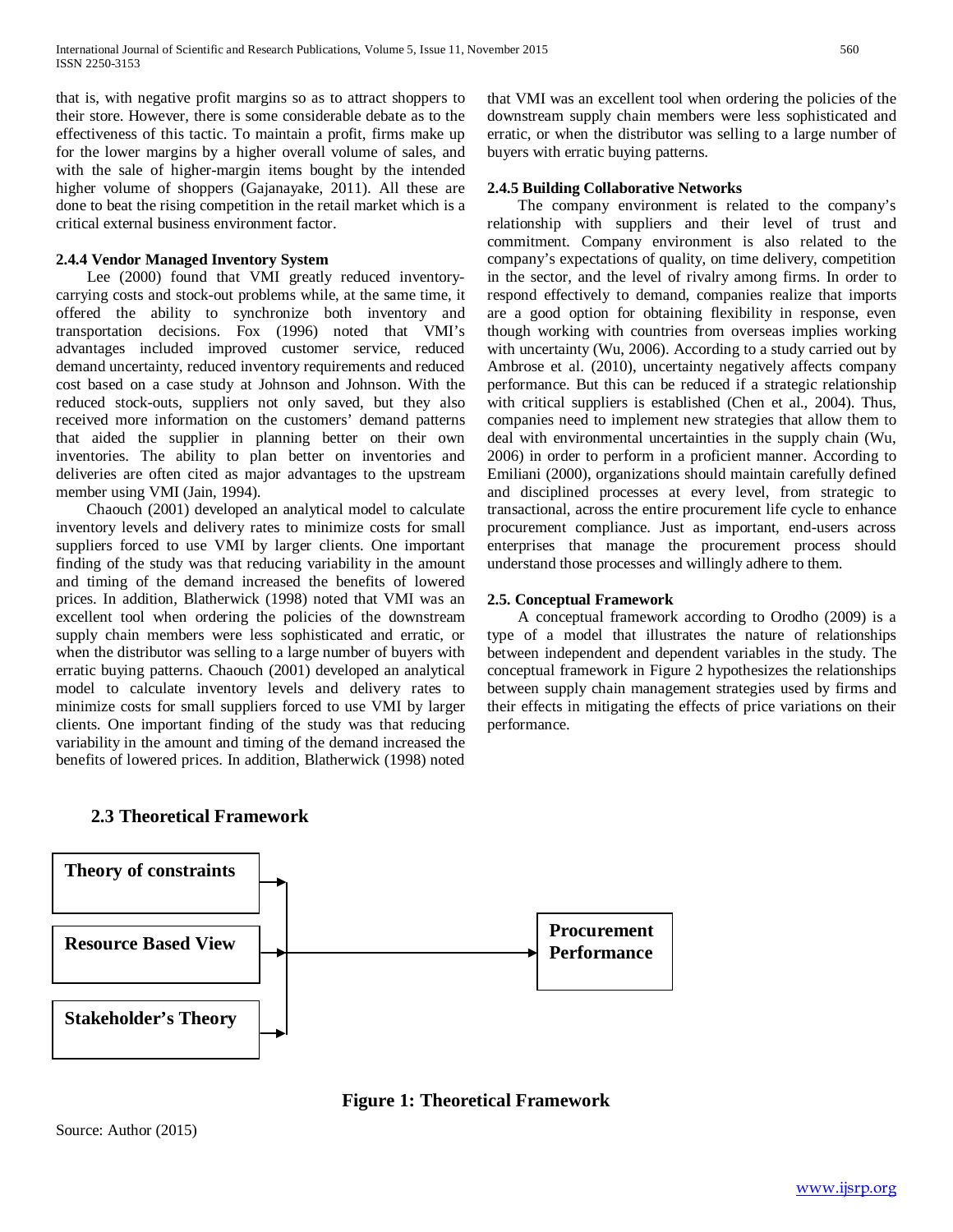# **2.6 Summary of Variables**

 The literature surveyed has underpinned the role as an intermediary serving the manufacturer or producer and the supermarket. In particular, the theoretical review shows the critical role the supplier plays as an agent to both parties and also how the producer and supermarkets can establish their own supply agreement to mitigate the agency costs and delays in the system. The stakeholder theory has also highlighted the role played by various stakeholders in the supply chain and their likely reactions to sudden price increases. The survey has also identified certain internal factors causing inventory price variations like management capabilities and use of ICT and build supply networks. External factors identified included environmental uncertainties, supplier relations and value added processes. Some of the strategies used in cushioning the retail chains from inventory price variations included collaborative strategies and use of vendor managed inventory systems (VMIS).

# **2.7 Research Gap**

 Well structured, widely understood supply chain processes enhance transparency and ensure compliance with procurement guidelines. In the large organization- supplier partnership, the supplier is usually the manufacturer but sometimes a reseller or distributor, makes the main inventory replenishment decisions for the consuming organization. Transactions that are customarily initiated by the buyer, such as purchase procurement activities must be skillfully monitored to ensure adherence to legislation, set procedures and best practice. Studies on the effects of SCM practices on the procurement performance of horticulture companies in Kenya are lacking despite their relative importance in the well being of the companies to the country's economy.

# III. RESEARCH METHODOLOGY

# **3.1 Introduction**

 This chapter detailed the procedures that were used in carrying out the study. It described the research design, target population, sampling design and sample size, method of data collection, validity and reliability of the research instruments, data collection procedures and data and data analysis techniques.

# **3.2 Research Design**

 The study adopted the case study research design which is a descriptive type of study. According to Yin (2009) a case study research method is an empirical inquiry that investigates a contemporary phenomenon within its real-life situation and context; when the boundaries between phenomenons are not clearly evident; and in which multiple sources of evidence are used. Mugenda and Mugenda (2003) points out that case study research excels at bringing us to an understanding of a complex issue or object and can extend experience or add strength to what is already known through previous research. Case study research design emphasizes detailed contextual analysis of a limited number of events or conditions and their relationships (Orodho, 2003).

# **3.3 Target Population**

 A study population is a study of a group of individuals taken from the general population who share a common characteristic Mugenda and Mugenda, (2003). The study targeted Homegrown management, procurement, marketing and accounting staff 39 in total.

# **3.4 Sampling Design**

 Since the population is small, the study adopted the census method; hence, there was no need for sampling. Miles (2004) asserts that one approach is to use the entire population as the sample and is the best sample for any research. However, cost considerations make this impossible for large populations; census sampling is attractive for small populations like 200 or less. A census sampling technique eliminates sampling error and provides data on all the individuals in the population. Moreover, developing the sampling frame and some costs such as questionnaire design are "fixed," that is, they will be the same for samples of 30 or 200. Virtually the entire population would have to be sampled in small populations to achieve a desirable level of precision. The respondents were categorized as shown in Table 3.1.

| <b>Respondents</b>                       | <b>Target population</b> |
|------------------------------------------|--------------------------|
| Management                               | 6                        |
| Marketing staff                          | 8                        |
| Accounting staff                         | 12                       |
| Procurement staff                        | 13                       |
| <b>Total</b><br>$\lambda = -1$<br>(0.01) | 39                       |

Source: Author (2015)

# **3.5 Data Collection**

 The researcher used questionnaires as data collection instruments in the study. This instrument was used to field a set of questions to which the respondents required to respond to fill in their answers depending on their understanding of the research topic. The questionnaires was both closed and open in order to give the respondent a chance to respond to that which has not been captured in the questionnaire. The reasons of choosing questionnaires are because it was cheap and easy to administer, data that was obtained by use of questionnaires was easy to arrange and analyze. Also the researcher did not need to be physically present when the respondents were filling the questionnaires hence providing the respondents with free conducive atmosphere to fill the questionnaires and the questionnaire can elicit information from respondents. The questionnaire also contained the Lickert scale to collect data regarding the objectives of the study.

 The researcher obtained a letter of introduction from Mount Kenya University. Once the research proposal is approved, a research permit from the Nakuru County Ministry of Education was obtained before proceed to Homegrown Naivasha offices to seek the consent to conduct the research. Once the permission was granted, the researcher again arranged to visit the firm for familiarization purposes and to seek permission from the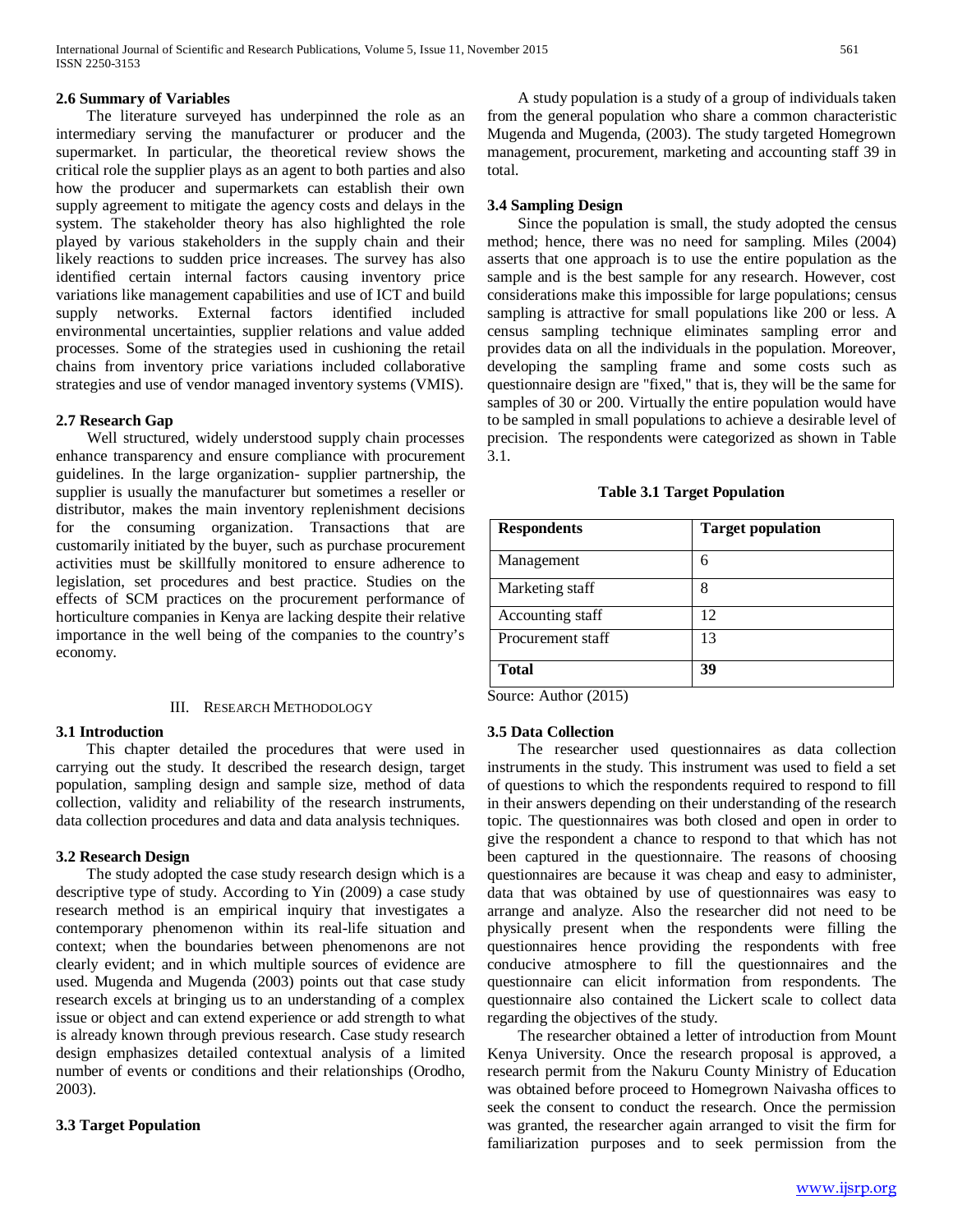administration/management concerning the intended date of data collection within their firm. When their participation is confirmed, a date was set and appointment booked with the relevant authorities as well as the participants in the study. The participants were given time to respond to all the items in the questionnaires. The questionnaires were afterwards collected for data analysis.

## **3.6 Data Analysis**

 In this study descriptive statistics was used to analyze data which was presented as frequencies and percentages in tables, graphs and charts. This was done after first editing and coding the data. According to Obure (2002) analysis of data varies with the purpose of the research, the complexity of the research design and the extent to which conclusion can be reached easily. The computer program, Statistical Package for Social Science (SPSS), was used.

### **3.7 Validity and Reliability of the Data**

 It was necessary to ascertain the validity and reliability of the instruments used to collect data so that the research findings could be reliable. Bless and Higson-Smith (2005) highlight that reliability is "concerned with the consistency of measures", thus, the level of an instrument's reliability is dependent on its ability to produce the same score when used repeatedly. The questionnaire used for the purposes of this study was designed by the student and checked by supervisor at the University. The researcher also used the test re-test method to determine the reliability. According to Polit and Hungler (2007), a pre-test is a trial run to determine whether an instrument solicits the type of information envisioned by the researcher. To ensure reliability of the instruments the researcher conducted a pilot study in Sian Roses in Rongai before the actual study. The firm was not being included in the main study. The main purpose of the pilot study was to check on suitability and the clarity of the questions on the instruments designed, relevance of the information being sought, the language used and the content validity of the instruments from the responses given.

 Validity on the other hand refers to whether an instrument actually measures what it is supposed to measure, given the context in which it is applied. In order to ascertain content and face validity, the questionnaires were presented to the lecturers in the University for Scrutiny and advice. The contents and impressions of the instruments were improved based on the lecturer's advice and comments. The questionnaire was then constructed in a way that they related to each question. That ensured that all research questions were covered. The questionnaire used in this study was given to independent experts to evaluate it for face and content validity as well as for conceptual clarity and investigative bias.

# IV. DATA ANALYSIS PRESENTATION AND INTERPRETATION

## **4.0 Introduction**

 This chapter presents results arising from the analysis of data collected which were analyzed using descriptive statistical methods for each variable and the findings presented in tabular and graphical summaries, and their implications discussed.

# **4.1 Preliminary Analysis**

**4.1.1 Response Rate of the Questionnaires**

 The response rate of the questionnaires distributed to the respondents is as given in Table 4.1

### **Table 4.1: Response Rate**

| <b>No. of questionnaires Returned</b> | <b>Target No. of respondents</b> | Response Rate $(\% )$ |
|---------------------------------------|----------------------------------|-----------------------|
|                                       |                                  |                       |
|                                       | 39                               | ×5                    |

 The response rate to the research instruments was high (85%) which was a good response rate as it was amenable to most statistical methods. The high instrument response rate was achieved by use of well structured questionnaires and giving the respondents ample time to respond to the instrument. The rest of the respondents (15%) did not return the questionnaires citing reasons such as, forgetfulness, lack of time and some just became unavailable.

## **4.1.2 Demographic Characteristics of the Respondents**

 The study sought to find out the background characteristics of the respondents like gender, age, highest level of education and work experience as professionals in order to obtain more indepth understanding of the research problem.

The study first sought to establish the gender of the respondents and the findings are given in Table 4.2

#### **Table 4.2: Gender distribution of the respondents**

| Gender       | Frequency | Percentage $(\% )$ |
|--------------|-----------|--------------------|
| Male         |           |                    |
| Female       |           |                    |
| <b>Total</b> | JJ        | 100                |

 The findings in Table 4.2 show that both genders were well represented in the organization, notably observing the one third gender rule. At 63%, the males were still significantly higher than their female counterparts who stood at 37% in the sector. These findings indicate that the organization was striving to be an equal opportunity employer.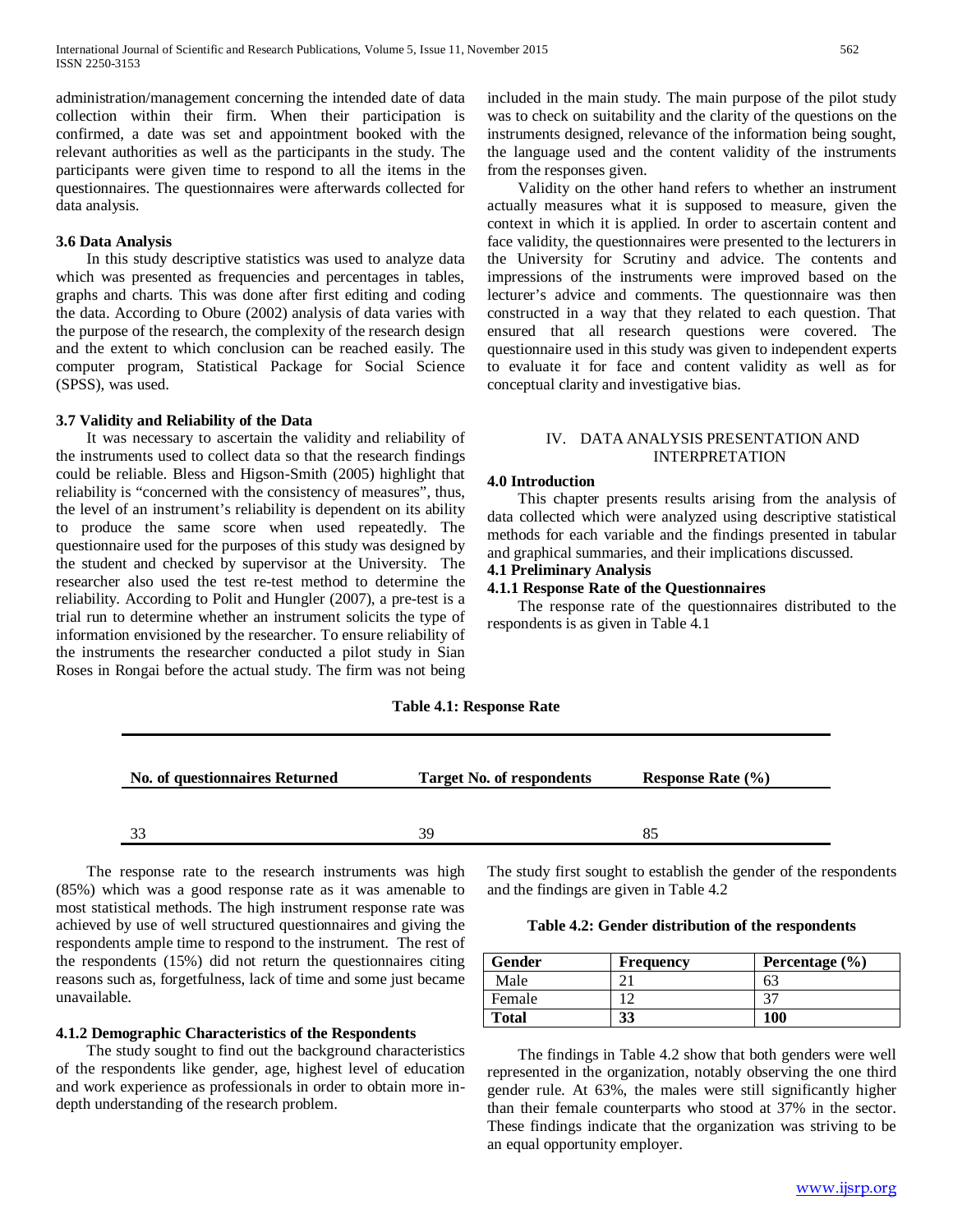The study next sought to establish the age of the respondents. The findings are given in Table 4.3

**Table 4.3: Range of the ages of the Respondents**

| <b>Age of Respondents</b><br>in Years | <b>Frequency</b> | Percentage $(\% )$ |
|---------------------------------------|------------------|--------------------|
| Below 25 yrs                          | 6                | 18                 |
| $26 - 35$ yrs                         |                  | 21                 |
| $36 - 45$ yrs                         | 12               | 36                 |
| $46 - 55$ yrs                         | 6                | 18                 |
| 56 yrs and above                      | ി                |                    |
| <b>Total</b>                          |                  | 100                |

 From Table 4.3 it can be deduced that majority (57%) of the respondents were aged between 26 and 45 years of age. This could be due to the fact that the most of the respondents joined the organization in their late 20's or early 30's.

 There was need to establish the highest levels of education attained by the respondents. The findings on these are as shown in Table 4.4.

**Table 4.4: Highest Level of Formal Education**

| Highest level of<br><b>Education</b> | <b>Frequency</b> | Percentage |
|--------------------------------------|------------------|------------|
| O-levels                             | 0                | $\theta$   |
| Certificate                          | 11               | 33         |
| Diploma                              | 9                | 28         |
| Degree                               | 7                | 21         |
| <b>Masters</b>                       | 6                |            |
| <b>Total</b>                         | 33               | 100        |

 The findings in Table 4.4 reveal that majority (61%) of the respondents were in possession of certificates and diplomas. This could be attributed to the fact that the need for qualified professionals in the organization was high and accounting courses were flexible and one would easily register and continue with them without necessarily affecting his/her other programs. The findings on the experience of the respondents in the profession are given in Table 4.5

**Table 4.5: Work Experience in the for export horticultural sector**

| <b>No of Years Served in</b> | <b>Frequency</b> | Percentage $(\% )$ |
|------------------------------|------------------|--------------------|
| the profession               |                  |                    |
| Less than 3 yrs              | 6                | 18                 |
| $4-6$ yrs                    |                  | 33                 |
| $7-9$ yrs                    | 10               | 30                 |
| $10 - 12$ yrs                |                  | 12                 |
| 13 yrs and above             | っ                |                    |
| <b>Totals</b>                | 39               | 100                |

 According to the study findings in Table 4.5, majority (84%) of the respondents had been in the organization for less than 10 years. This could be attributed to the fact that the organization had opted to recruit its managers and accountants/auditors from within its staff and also develop them.

# **4.1.3 Personnel training in SCM and procurement performance**

 There was need to first determine whether the staffs received training in procurement procedures in the organization. The findings on this are presented in Figure 3.



**Figure 3: Staff training in procurement**

 The findings in Figure 3, suggest that majority (54%) of the management staffs in the horticultural firm had received some training in procurement procedures in the past. This was meant to enable them be conversant with the procedures and also manage the supply chain as expected from their end.

 The study also sought to establish the effects of staff training on the performance on SCM. The findings are given in Table 4.6.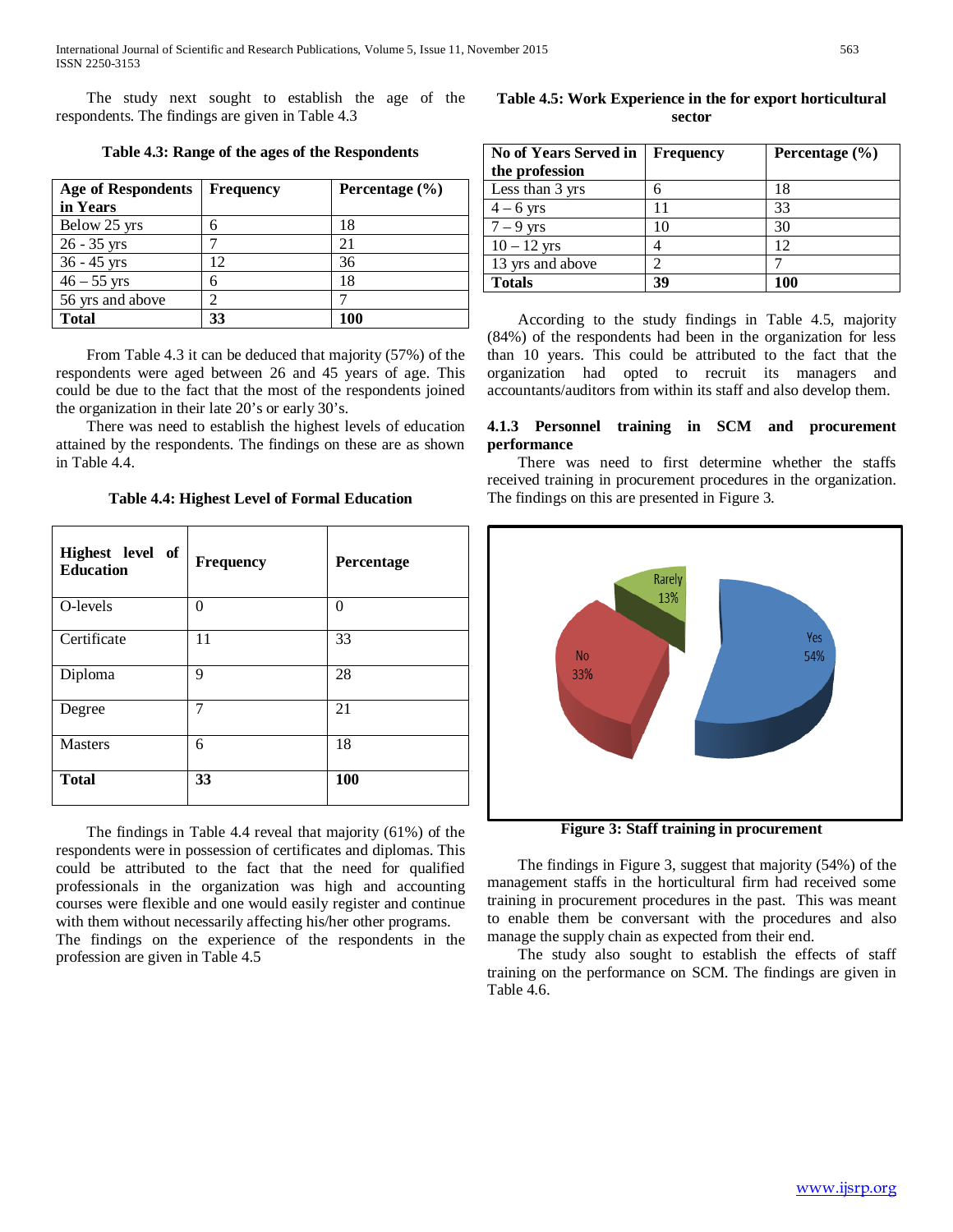| <b>Statement</b>                                                                                                                                              | Agree<br>Freq | $Per(\%)$ | Undecided<br>Freq | $Per(\%)$ | Disagree<br>Freq | Per $(\%)$ |
|---------------------------------------------------------------------------------------------------------------------------------------------------------------|---------------|-----------|-------------------|-----------|------------------|------------|
| If the workforce is not adequately trained in<br>SCM, serious consequences; including, breaches<br>of the law occur                                           | 22            | 67        | 5                 | 15        | 6                | 18         |
| All members of the implementation committee<br>don't have appropriate competences to manage<br>the supply chain                                               | 11            | 34        | 6                 | 19        | 17               | 52         |
| Most of the personnel who are employed in the<br>procurement department are not properly trained 16<br>and lack skills required to manage the supply<br>chain |               | 49        | $\overline{4}$    | 11        | 13               | 40         |

|  | Table 4.6: Staff training and compliance to public procurement system regulations |  |  |  |
|--|-----------------------------------------------------------------------------------|--|--|--|
|--|-----------------------------------------------------------------------------------|--|--|--|

 The findings in Table 4.6 indicate that majority (67%) of the respondents were of the opinion that if the workforce was not adequately educated in SCM, serious consequences; including, breaches of the law could occur. The findings also suggest that most of the members of the implementation committee did actually have appropriate competences to manage the supply chain as indicated by majority (52%) of the respondents. However, there was a feeling that among majority (49%) of the respondents that most of the personnel who were employed in the procurement department were not properly trained and lacked skills required to manage the supply chain. These findings underscore the importance of staff training in the management of the supply chain as the supply chain can be complex both legally and technically, hence, requiring more competent personnel to manage it well.

### **4.1.4 Just-in-time purchases and procurement performance**

 The respondents were first asked whether they had negotiated with suppliers so as to supply them when they needed their products. The findings on this are given in Figure 4.



**Figure 4: Arrangement with suppliers on timely delivery**

 The findings in Figure 4 indicate that the organization had made arrangements with suppliers on the need for timely delivery of their goods and services as indicated by majority (71%) of the respondents. Subsequently, it was important to ascertain whether making such purchases had a considerable influence on the procurement performance of the organization. The results are given in Table 4.7.

| Table 4.7: Just-in-time purchases and procurement performance |  |  |  |
|---------------------------------------------------------------|--|--|--|
|---------------------------------------------------------------|--|--|--|

|                                                                                                          | Agree |           | Undecided |           | Disagree |            |
|----------------------------------------------------------------------------------------------------------|-------|-----------|-----------|-----------|----------|------------|
| Statement                                                                                                | Freq  | $Per(\%)$ | Freq      | $Per(\%)$ | Freq     | Per $(\%)$ |
| We carry out forecasting so as to enable us<br>predict when we would be needing to replenish<br>supplies | 22    | 66        | 3         | 11        | 8        | 23         |
| ICT enables us to make forecasting decisions<br>based on total supply chain information                  | 15    | 46        |           | 22        | 11       | 32         |
| Just in time purchasing has enabled us to use very<br>little storage                                     | 18    | 55        |           | 14        | 10       | 31         |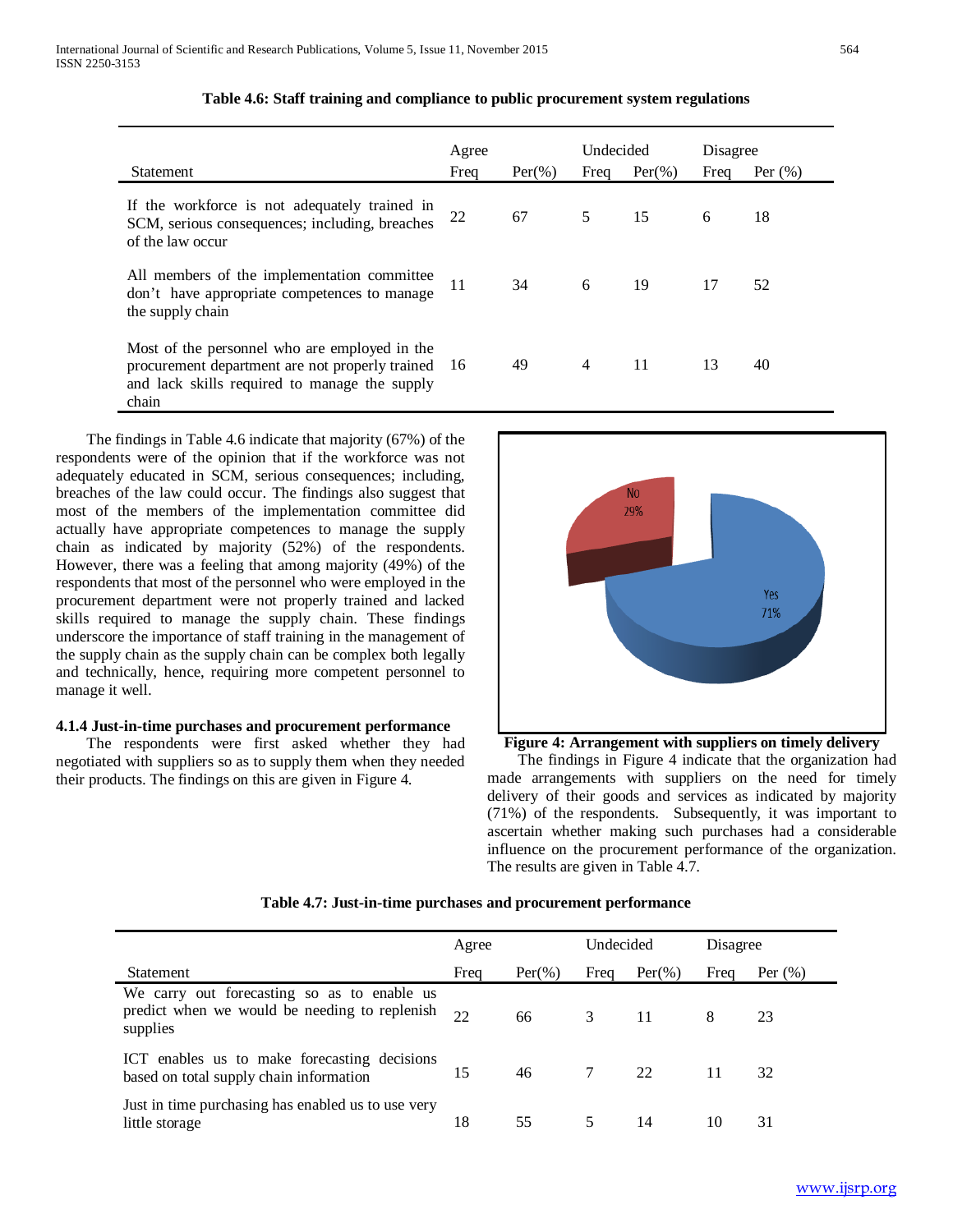The timeliness of just in time purchases is posing The unieness of just in time purchases is posing  $20$  62 3 9 10 29 a significant challenge to us

 The results in Table 4.7 indicate that the organization's management carried out forecasting so as to enable them to predict when they would be needing to replenish supplies as indicated by majority (66%) of the respondents. The findings also indicate that use of ICT enabled them to make forecasting decisions based on total supply chain information (46%). Majority (55%) of the respondents were also of the feeling that just in time purchasing had enabled them to use very little storage. Essentially, they only procured what they needed at any given time. However, the findings also suggest that the timeliness of just in time purchases was posing a significant challenge to the organization.

# **4.1.5 Vendor managed inventory systems and procurement performance**

 Concerning this objective, the study first sought to establish whether VMI was practiced in the organization to a considerable extent. The findings are given in Figure 5.



**Figure 5: Practice of VMI in the organization**

 Looking at the findings in Figure 5, it is evident that the organization practiced VMI at times when they felt that it was necessary as indicated by majority (49%) of the respondents. However, the study sought to establish how the use of VMI affected the organization's procurement performance. The findings are given Table 4.8.

|                                                                                                   | Agree |           | Undecided |           | Disagree |             |
|---------------------------------------------------------------------------------------------------|-------|-----------|-----------|-----------|----------|-------------|
| Statement                                                                                         | Freq  | $Per(\%)$ | Freq      | $Per(\%)$ | Freq     | Per $(\% )$ |
| VMI use in our firm Improves service levels due<br>to better coordination or replenishment orders | 16    | 49        | 4         | 11        | 13       | 40          |
| use leads to reduced lead time and<br>VMI –<br>increased inventory turns                          | 17    | 52        | 6         | 19        | 11       | 34          |
| VMI leads to reduced inventory stock outs by<br>increasing inventory visibility                   | 22    | 67        | 5         | 15        | 6        | 18          |
| VMI leads to Increased inventory turnover                                                         | 15    | 44        | $\tau$    | 21        | 12       | 35          |
| VMI leads to smooth supply chain processes                                                        | 17    | 51        | 4         | 14        | 11       | 32          |
| VMI Reduces costs due to better resource<br>utilization for production and transportation,        | 20    | 60        | 4         | 14        | 9        | 26          |

# **Table 4.8: Vendor managed inventory systems and procurement performance**

 The findings in Table 4.8 suggest that the use of VMI in the firm had improved service levels due to better coordination for replenishment of orders (49%). It is also evident from the findings that the use of VMI had led to reduced lead time and increased inventory turns (52%). The findings also suggest that VMI led to reduced inventory stock outs by increasing inventory visibility (67%) and this had also led to increased inventory turnover (44%). The use of VMI had also led to smooth supply chain processes (51%). Majority (60%) of the respondents also

felt that the use of VMI reduced the costs due to better resource utilization for production and transportation.

# **4.1.6 Building of collaborative networks and procurement performance**

 The findings on whether the organization shared information with other manufacturers procuring the same goods in the area are given in Figure 6.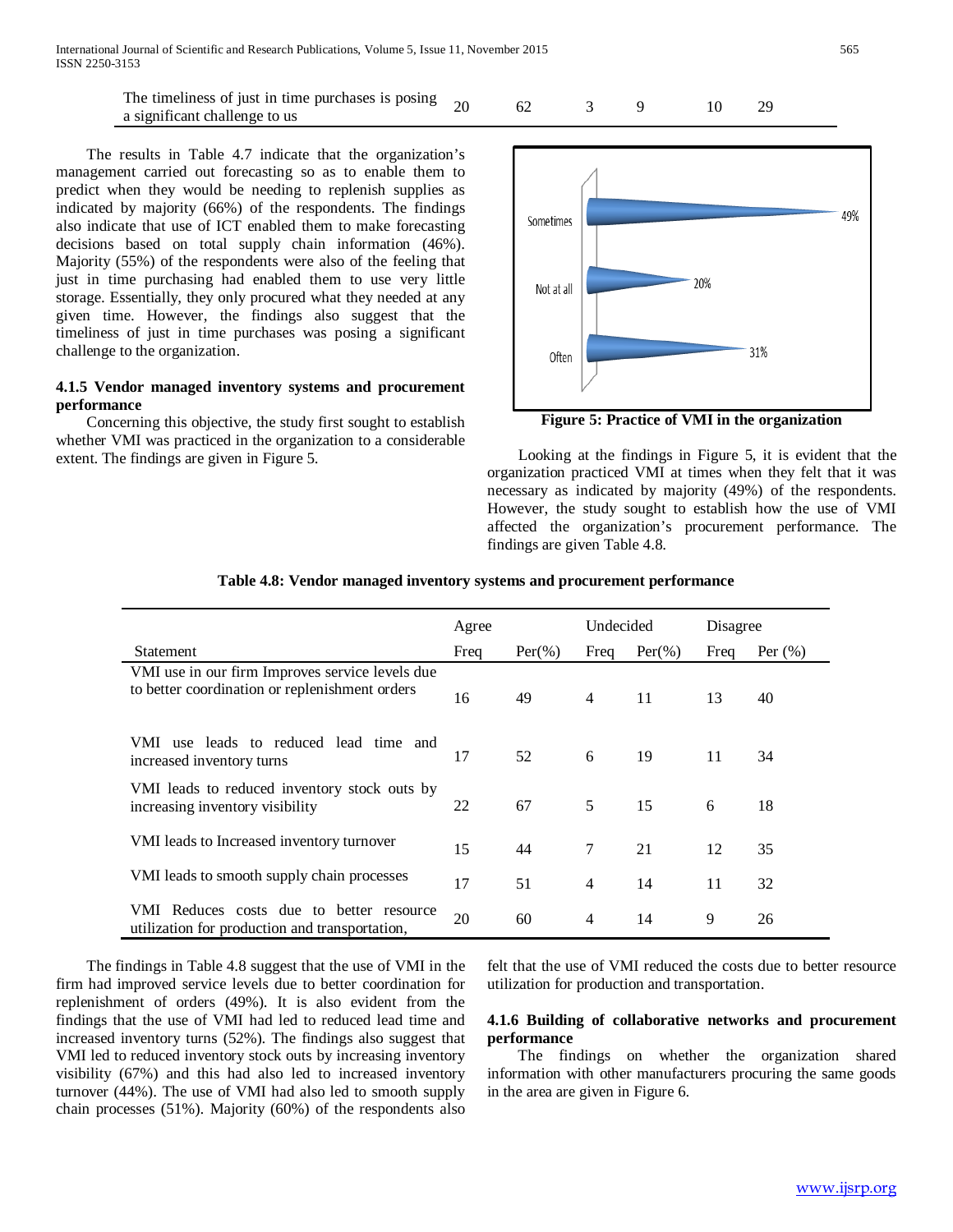

## **Figure 6: Information sharing between firms on procurement**

 The findings in Figure 6 indicates that information sharing on procurement information was occasionally shared between the firms concerning certain items that they commonly procured as indicated by majority (45%) of the respondents.

 The study also sought to establish how building of collaborative networks affected procurement performance. The results on this are summarized in Table 4.9.

| Table 4.9: Building of collaborative networks and procurement performance |  |  |
|---------------------------------------------------------------------------|--|--|
|                                                                           |  |  |

|                                                                                                                                 | Agree |           | Undecided |           | Disagree |            |
|---------------------------------------------------------------------------------------------------------------------------------|-------|-----------|-----------|-----------|----------|------------|
| <b>Statement</b>                                                                                                                | Freq  | $Per(\%)$ | Freq      | $Per(\%)$ | Freq     | Per $(\%)$ |
| Creation of networks has enabled us to make<br>better decisions when prices change                                              |       |           |           |           |          |            |
|                                                                                                                                 | 20    | 62        | 3         | 9         | 10       | 29         |
| Collaborative networks have also increased our<br>access to supplier information                                                |       |           |           |           |          |            |
| Collaborative<br>have<br>networks<br>considerably<br>reduced the costs of transportation and other risks<br>in the supply chain | 18    | 55        | 5         | 14        | 10       | 31         |
|                                                                                                                                 | 23    | 69        | 4         | 13        | 6        | 18         |
| Networking with suppliers has enabled to hedge<br>prices to cushion us from price variations                                    | 17    | 52        | 6         | 19        | 11       | 34         |

 The results in Table 4.9 indicate that the creation of collaborative networks by the organization's managers had enabled us them to make better decisions when prices changed (62%). The collaborative networks had also increased their access to supplier information as indicated by majority (55%) of the respondents. Consequently, there was a feeling among majority (69%) of the respondents that the collaborative networks had considerably reduced the costs of transportation and other risks in the supply chain. In addition, networking with suppliers had enabled the firm to hedge prices to cushion it from price variations (52%).

# **4.2 Main findings**

 The study first sought to evaluate how personnel's training in SCM affects the procurement performance of Homegrown Horticulture Company, Naivasha. To achieve this objective, the respondents were asked to respond to various queries describing personnel training in their organization. It was established that the management staffs in the horticultural firm had received some training in procurement procedures in the past. However, there was a feeling that most of the personnel who were employed in the procurement department were not properly trained and lacked skills required to manage the supply chain. The findings also revealed that if the workforce was not adequately educated in SCM, serious consequences; including, breaches of the law could occur. These findings underscore the importance of staff training in the management of the supply chain as the supply chain can be complex both legally and technically, hence, requiring more competent personnel to manage it well.

 It was imperative to determine how just-in-time purchases affect the procurement performance of Homegrown Horticulture Company, Naivasha. The study achieved this objective by asking the respondents to respond to statements describing the practice of just in time purchases in their organization. The results of the second objective revealed that the organization had made arrangements with suppliers on the need for timely delivery of their goods and services. The findings also revealed that the organization's management carried out forecasting to anticipate when they would need to replenish supplies. The use of just in time purchasing had enabled the organization to use very little storage. Essentially, they only procured what they needed at any given time. However, the findings also suggest that the timeliness of just in time purchases was posing a significant challenge to the organization.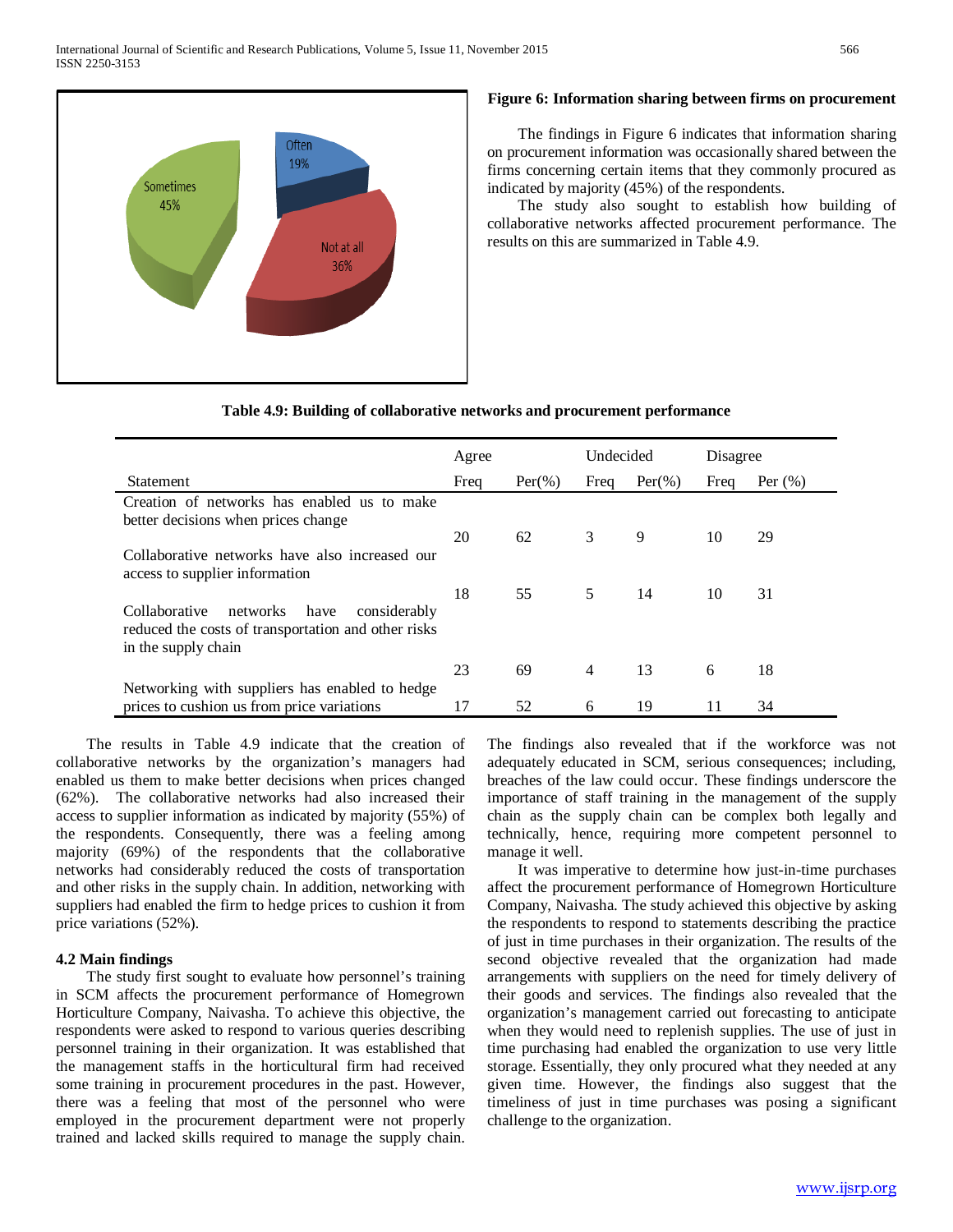The study also sought to establish how vendor managed inventory systems affect the procurement performance of Homegrown Horticulture Company, Naivasha. The study achieved this objective by asking the respondents to respond to statements describing the use of VMI in their organization. Both open and closed ended questions were used to capture the respondents reactions and the results summarized and discussed in the following sub-sections.

 With regard to this objective, it was evident that the organization practiced VMI at times when they felt that it was necessary. The use of VMI in the firm had improved service levels due to better coordination for replenishment of orders. It was also evident from the findings that the use of VMI had led to reduced lead time and increased inventory turns. The findings also suggest that VMI led to reduced inventory stock outs by increasing inventory visibility and this had also led to increased inventory turnover. The use of VMI had also led to smooth supply chain processes and also reduced the costs due to better resource utilization for production and transportation.

 Finally, there was also need to determine how building of collaborative networks affects the procurement performance of Homegrown Horticulture Company, Naivasha. This objective was measured by asking the respondents to give their views on several questions pertaining to building of collaborative networks practices to improve the supply chain management in the organization. It was established that information sharing on procurement information was occasionally shared between the firms on commonly procured items. The creation of collaborative networks by the organization's managers had enabled the firm's management to make better decisions when prices changed. The collaborative networks had also increased their access to supplier information. Consequently, there was a feeling that the collaborative networks had considerably reduced the costs of transportation and other risks in the supply chain. In addition, networking with suppliers had enabled the firm to hedge prices to cushion it from price variations.

# V. SUMMARY, CONCLUSIONS AND RECOMMENDATIONS

# **5.0 Introduction**

 This chapter provides a detailed summary of the major findings of the actual study; it then draws conclusions and discusses implications emanating from these findings. Finally, it makes some recommendations and suggestions on areas of further study.

## **5.1 Discussion of the main findings**

 Concerning the first objective, it was established that the management staffs in the horticultural firm had received some training in procurement procedures in the past. However, there was a feeling that most of the personnel who were employed in the procurement department were not properly trained and lacked skills required to manage the supply chain. The findings also revealed that if the workforce was not adequately educated in SCM, serious consequences; including, breaches of the law could occur. These findings underscore the importance of staff training in the management of the supply chain as the supply chain can be complex both legally and technically, hence, requiring more competent personnel to manage it well. These findings agree with Arbin (2006) who pointed out the importance of training in enhancing well structured, widely understood processes enhance transparency and ensure compliance with procurement guidelines. According to D'Avanzo, Lewinski and Wassenhove (2003), procurement activities must be skillfully monitored to ensure adherence to legislation, set procedures and best practice. Training in monitoring is also necessary to guarantee procurement operates efficiently and effectively as possible to realize organizational objectives within available resources. In addition, without proper controls, multiple opportunities for corruption exist at all stages of the procurement process.

 The results of the second objective revealed that the organization had made arrangements with suppliers on the need for timely delivery of their goods and services. The findings also revealed that the organization's management carried out forecasting to anticipate when they would need to replenish supplies. The use of just in time purchasing had enabled the organization to use very little storage. Essentially, they only procured what they needed at any given time. However, the findings also suggest that the timeliness of just in time purchases was posing a significant challenge to the organization. These findings reflect those of Owuor (2012) whose study on JIT found that processing firms minimize financing costs by paying for goods at least 30 days after receipt and some extract credit terms of 90 days or more from vendors. According to (Gajanayake, 2011), in order to maintain a profit, firms make up for the lower margins by a higher overall volume of sales, and with the sale of higher-margin items bought by the intended higher volume of shoppers

 With regard to the third objective, it was evident that the organization practiced VMI at times when they felt that it was necessary. The use of VMI in the firm had improved service levels due to better coordination for replenishment of orders. It was also evident from the findings that the use of VMI had led to reduced lead time and increased inventory turns. The findings also suggest that VMI led to reduced inventory stock outs by increasing inventory visibility and this had also led to increased inventory turnover. The use of VMI had also led to smooth supply chain processes and also reduced the costs due to better resource utilization for production and transportation. These results concur with Fox (1996) who noted that VMI's advantages included improved customer service, reduced demand uncertainty, reduced inventory requirements and reduced cost based on a case study at Johnson and Johnson. With the reduced stock-outs, suppliers not only saved, but they also received more information on the customers' demand patterns that aided the supplier in planning better on their own inventories. The ability to plan better on inventories and deliveries are often cited as major advantages to the upstream member using VMI (Jain, 1994).

 Finally, it was established that information sharing on procurement information was occasionally shared between the firms on commonly procured items. The creation of collaborative networks by the organization's managers had enabled the firm's management to make better decisions when prices changed. The collaborative networks had also increased their access to supplier information. Consequently, there was a feeling that the collaborative networks had considerably reduced the costs of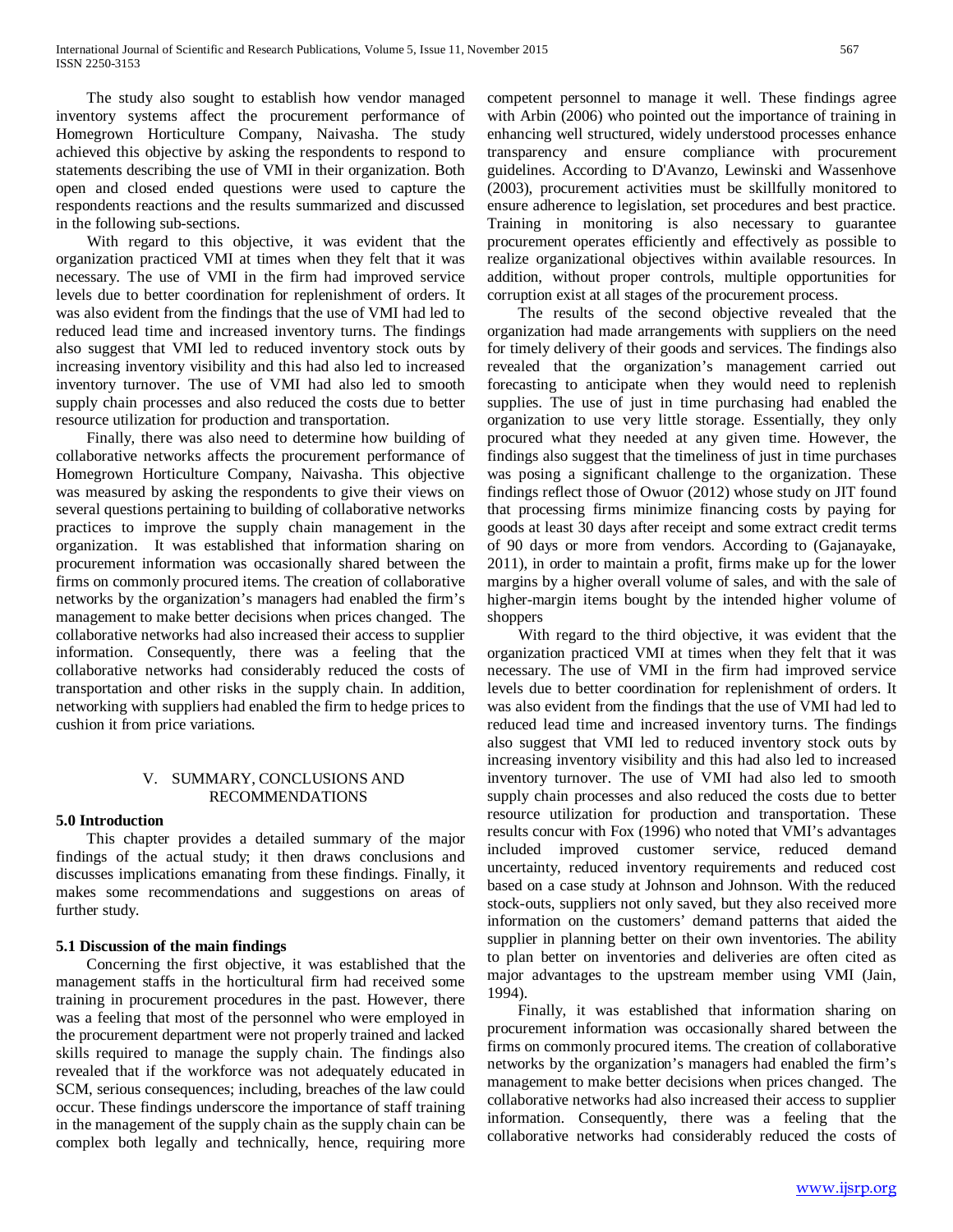transportation and other risks in the supply chain. In addition, networking with suppliers had enabled the firm to hedge prices to cushion it from price variations. These findings agree with Ambrose et al. (2010) who observed that uncertainty negatively affected company performance and, therefore, demanded the establishment of strategic relationships with critical suppliers if they were to be reduced (Chen et al., 2004). Thus, companies need to implement new strategies that allow them to deal with environmental uncertainties in the supply chain (Wu, 2006) in order to perform in a proficient manner.

#### **5.2 Conclusions**

 Based on the findings above, it can be concluded that staff training played an important role in the management of the supply chain as the supply chain can be complex both legally and technically, hence, requiring more competent personnel to manage it well. The use of just in time purchasing had enabled the organization to use very little storage. Essentially, they only procured what they needed at any given time; however, timeliness of just in time purchases was posing a significant challenge to the organization. The use of VMI in the firm had improved service levels due to better coordination for replenishment of orders. The use of VMI had also led to smooth supply chain processes and also reduced the costs due to better resource utilization for production and transportation. Finally, the creation of collaborative networks by the organization's managers had enabled the firm's management to make better decisions when prices changed.

#### **5.3 Suggestions for further studies**

Further research need to be done in the following areas;

- i. More studies should be done on the effect of just in time purchasing in reducing the losses brought about by reverse logistics.
- ii. Studies should also be done on the effectiveness of eprocurement in improving the performance of the supply chain.

#### **REFERENCES**

- [1] Achieng', E. & Rotich, G. (2013). Factors affecting effective distribution of petroleum products in Kenya: A case of Kenya Pipeline Company (KPC). International Journal of Social Sciences and Entrepreneurship, 1 (7), 579- 600.
- [2] Addy-Tayie, N.E. (2012). Improving warehouse and inventory management: OperationalEfficiency and Transport Safety. Retrieved from https://publications.theseus.fi/bitstream/handle/10024/52246.
- [3] Ballou. R. (2004). Business Logistics/Supply Chain management. 5th ed. New Jersey, Pearson Education Inc.
- [4] Barker, K., J.R. Santos. 2009. Measuring the efficacy of inventory with a dynamic input-Output model. International Journal of Production Economics.
- [5] Beamon, B. M. (1999). Measuring supply chain performance. International Journal of Operations & Production. Management, 19(3), 275-292.
- [6] Beaver, W., P. Kettler, M. Scholes. 1970. The association between market determined and accounting determined risk measures. Accounting Review 654–682.
- [7] Bowman, R.G. 1979. The theoretical relationship between systematic risk and financial (accounting) variables.Journal of Finance 34(3) 617–630.
- [8] Bray, R., H. Mendelson. 2010. Information Transmission and the Bullwhip Effect An Empirical Investigation.Working paper
- [9] Brooks,M.(1993).International competitiveness,International Journal of assessin &Exploring competitive advantage, Vol .29 ,No 3 ,
- [10] Chan, K.H. (1996). Positive Management Strategy For Materials Lead Time: Bowling Green, Ohio 43403, 419/372-2946.
- [11] Chang, Y.H. (1998). Logistical Management. Hwa-Tai Bookstore Ltd., Taiwan.
- [12] Chopra, S. & Meindle, P. (2007). Illustrating the key drivers in effective supply chain management: ISBN-10: 0132743957 | ISBN-13: 978- 0132743952.
- [13] Collaboration: To Be or Not To Be?, October 2002 WERC Sheet Published by Warehousing Education and Research Council, Oak Brook, IL
- [14] Cooper, M.C., Lambert, D.M., & Pagh, J.D. (1997) Supply chain management: more than a new name for logistics, International Journal of Logistics Management, Vol. 8, No. 1, 1-13.
- [15] Darke, P. R. and Cindy M.Y. Chung (2005), "Effects of Pricing and Promotion on Consumer Perceptions: It Depends on How You Frame It," Journal of Retailing, 81 (1), 35-47.
- [16] Ducham, P. (2013).Warehousing Strategy. Retrieved from http://answers.mheducation.com/operations-decision-sciences/supplychainlogistics-management/warehousing
- [17] Gist, D. (2013). The impact of the oil industry on economic growth performance in Nigeria.

Retrieved from http://www.doublegist.com/economic-growth-nigeriaimpact-oilindustry

- [18] Goldratt, E. M. (1984). Theory of Constraints. Great Barrington, MA: North River Press Gregson, A (2008). Pricing Strategies for Small Business 2008. Self Counsel Press Gupta, Mahesh, and Doug Snyder. "Comparing TOC with MRP and JIT: a literature review." International Journal of Production Research 47.13 (2009): 3705-3739
- [19] Harris, B., & Jenkins, K. (1982). Unreliable Vendor Lead Times and MRP: Journal of purchasing and Materials Management. 15-21.
- [20] Hobijn, B.and Lagakos, D (2003). "Social Security and the Consumer Price Index for the Elderly". Current Issues in Economics and Finance (Federal Reserve Bank of New York) 9 (5): 1–6.
- [21] Jacoby, D. (2009), Guide to Supply Chain Management: How Getting it Right Boosts Corporate Performance (The Economist Books), Bloomberg Press; 1st edition.
- [22] Jespersen, P.H., & Nielsen, L.D. (2004). Logistics and transport-a conceptual model. World Transport Policy and Practice, vol.10, no.3, 6-11.
- [23] Irungu, B. K. and Wanjau K. L.(2011). Effectiveness of vendor managed inventory systems in retail firms in Kenya. International Journal of Business and Public Management Vol. 1(1): 85-89
- [24] Kariuki S. (2011) The effects of marketing strategies used by firms and hypermarkets in Nairobi. Unpublished Masters Thesis. Kenyatta University
- [25] Kent B. M, (2004) The Pricing Strategy Audit. Cambridge Strategy Publications.
- [26] Mentzer, J. T., DeWitt, W., Keebler, J.S., Min,S., Nix, N.W., Smith, C. D., and Zacharia, Z. G., (2001): Defining Supply Chain Management. Journal of Business Logistics, Vol. 22, No. 2, pp. 1–25.
- [27] Mukherjee, S.M. and Chatterjee, A.K. (2007). The concept of bottleneck. Working Paper No. 2006-05-01, IIM Ahmedabad
- [28] Norberg, P. A.,and Della Bitta, Albert J. (2013.) Price Discount Perception: Consumers' Numeric Interpretation of Semantic Price Claims (Wiliam A. Orme Working Paper Series, 2012/2013 No. 2). Kingston, RI: University of Rhode Island College of Business Administration.
- [29] Osadchiy, N., Gaur, V., and Seshadri, S. (2011) Systematic Risk and the Bullwhip Effect in Supply Chains
- [30] Reich, R. (2013). "What's the 'Chained CPI,' Why It's Bad for Social Security and Why the White House Shouldn't Be Touting It ". Huffington Post.
- [31] Reinsdorf, M. (2008)The Effect of Outlet Price Differentials on the U.S. Consumer. University of Chicago Press. http://www.nber.org/chapters/c7805
- [32] Releasing the potential from strategic supplier relationships. Potential-from-Strategic-Supplier-Relationships.pdf
- [33] Stone, K E. (1997). "Impact of the Wal-Mart Phenomenon on Rural Communities". (Published in Proceedings: Increased Understanding of